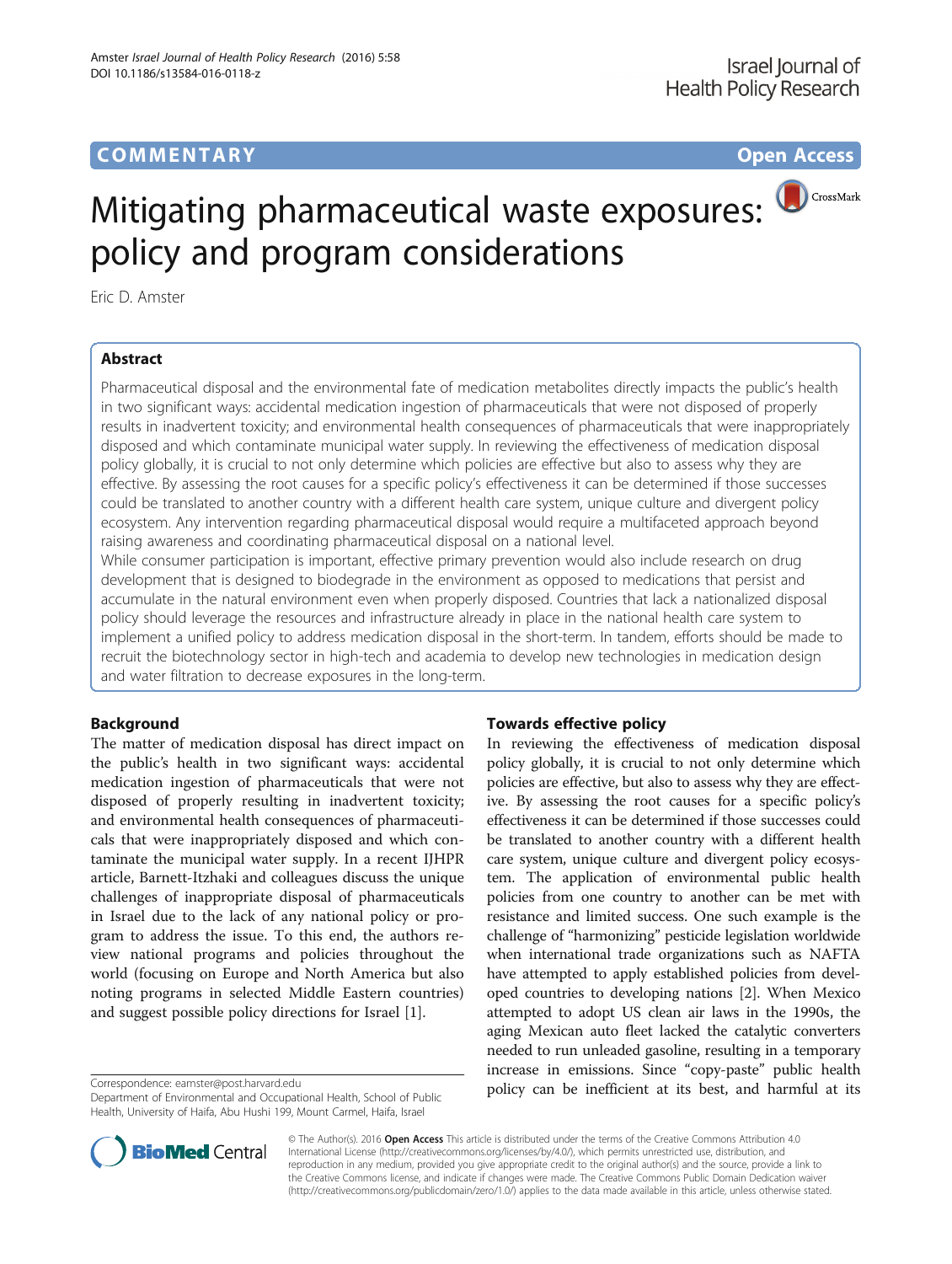worst, it is best to emulate the principles behind effective policies rather than attempting to copy the policy itself.

This is exceedingly true when applied to the topic of pharmaceutical waste in Israel. For example, regulations in certain states in the United States and published guidelines of the Poison Control Center recommend flushing certain pharmaceuticals down the toilet [[3](#page-3-0)]. In Israel, a world-leader in water reclamation for agriculture (see below), this would result in a significant increase in pharmaceutical metabolite concentration in produce. Conversely, a pharmacy-directed medication return program such as the EnviRx program launched in British Columbia in 1996 [[4\]](#page-3-0), may have even greater success in Israel where most pharmacies are owned by the HMOs as opposed to small private entities. Any pharmaceutical disposal policy would need to be integrated in the national healthcare system across the four community based HMOs and governmental hospitals.

Disposal policies such as collection and destruction systems ultimately are only as successful as the public's participation. As noted in Barnett-Itzhaki's article, even throughout the EU, which has implemented a number of directives on the issue dating back to 2001, compliance with disposal policies is at 50% [[5](#page-3-0)]. Therefore, the implementation of disposal policies is an integral component of compliance and eventual success. Health promotion strategies such as consumer marketing and advertising through traditional and new media has been effective in public health campaigns in Israel and globally.

The authors note that lack of awareness among consumers and physicians "regarding the health and environmental implications of medication accumulation and disposal" is a significant barrier in the successful application of any program [\[1\]](#page-3-0). While this is likely true, awareness alone is not sufficient to motivate change in individual health behavior. In applying the health belief model [[6\]](#page-3-0), perceived severity, susceptibility, benefits and barriers of inappropriate medication disposal would factor into the likelihood that consumers would participate in disposal programs. Even if awareness of the issue is addressed through social networks, publicity projects, campaigns and brochures as the authors advise, perceived health severity of inappropriate disposal and the perceived personal benefit of disposal program participation would likely remain low. The integrated behavior model suggests that behavior is determined by factors beyond awareness and that intention is determined by factors including norms and attitudes [[7\]](#page-3-0). One of the three methods for changing social health norms is by making peer behavior visible and creating peer expectations [[8\]](#page-3-0). Pharmaceutical disposal and participation in disposal programs is not a visible peer behavior and would be difficult to become a social norm through awareness alone.

## A multifaceted approach

Any intervention on this issue would require a multifaceted approach beyond raising awareness and coordinating pharmaceutical disposal on a national level. An assessment must be carried out on the natural fate of medications through their lifespan from production to disposal. This would answer the question of which medications are most likely to end up in the environment and which prescriptions present the greatest public health risk. This would enable a targeted abatement program for specific classes of medications. Medications that persist in the environment longer would also be given higher priority in a targeted abatement program. Healthcare providers and pharmacies can invest in programs for those specific medications such as automated reminders to the pharmacist at the time of medication renewal or requiring that the patient bring in the previous medication bottle or container at the time of refill. Applications on mobile devices such as pill trackers can be integrated into the care of patients with chronic illness, as well as the care of those patients who are at the highest risk of poly-pharmacy and inappropriate medication disposal.

Surveillance of policy compliance should be carried out regularly throughout the health system from multiple perspectives (HMOs, hospitals, pharmacies, consumers) and across diverse sectors of the population. Effectiveness of policy implementation should not only be viewed in terms of consumer participation; downstream effects should also be followed. For example, a natural benefit of improved medication disposal would be the decline of accidental medication ingestion monitored by the national poison control center, and decreased concentration of medication metabolites in recycled water monitored by the Ministry of Environmental Protection and local water authorities.

## Designing more ecological pharmaceuticals

The above-mentioned interventions require the involvement of multiple stake-holders and active participation of the health care consumer. In contrast, truly effective primary prevention would be passive and include research on drug development that is designed to biodegrade in the environment as opposed to medications that persist and accumulate in the natural environment even when properly disposed. This would also address the issue of medication metabolites that are excreted in urine and feces and end up in sewage treatment plants, facilities which are not designed to filter out medications and their metabolites. The efficacy of filtration systems varies with both the specific medication and the type of purification process utilized at the sewage treatment plant. Estimates vary from 65% reduction in medication concentration to 0% for some medications such as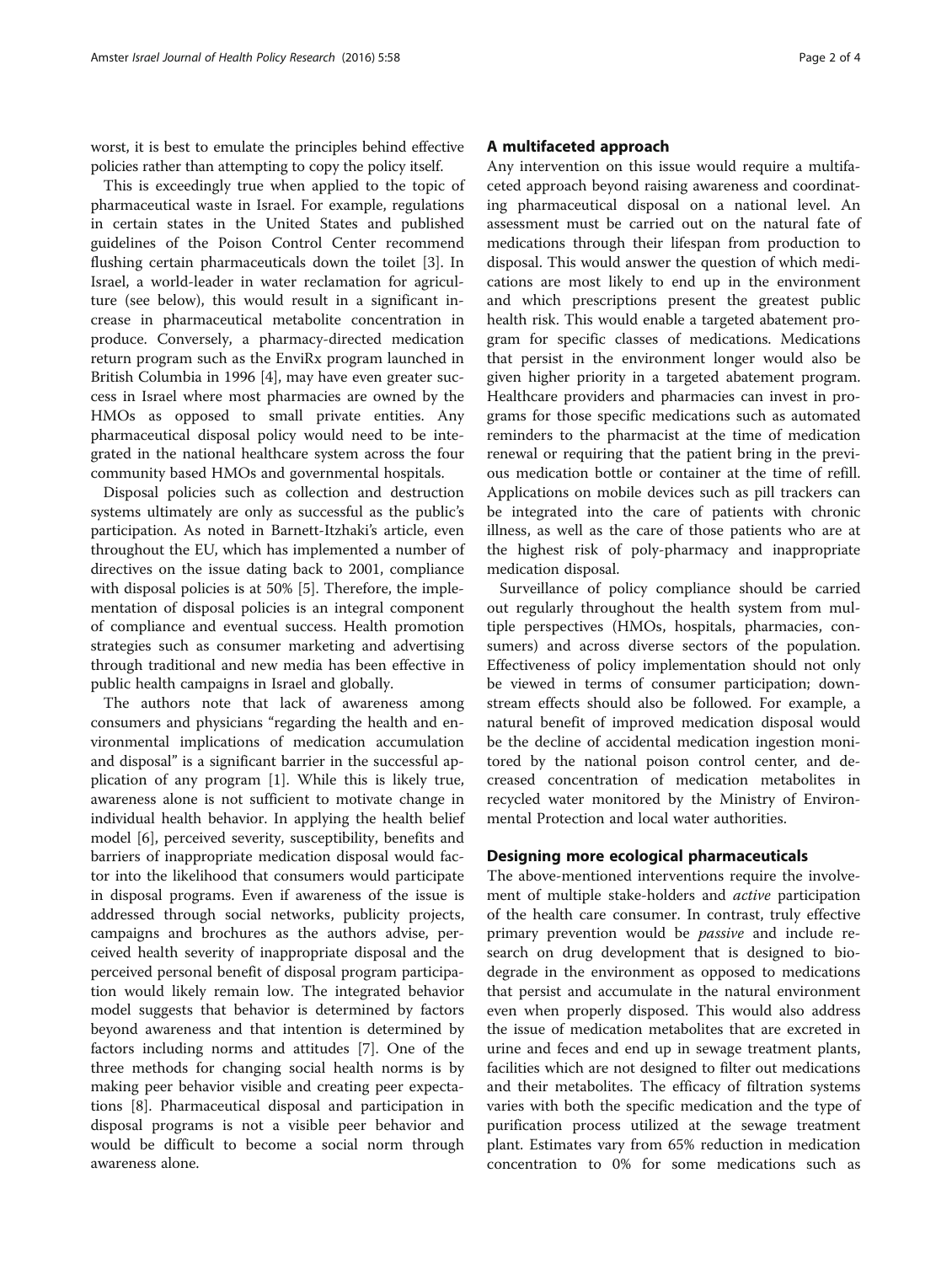psychoactive medications, which are not filtered by sewage treatment plants [[9\]](#page-3-0).

In a country such as Israel which reclaims up to 90% of waste water for agricultural purposes [[10\]](#page-3-0), pharmaceutical waste products and metabolites inevitably end up in the food supply. Grossberger and colleagues found that certain medications such as carbamazepine, lamotrigine, caffeine, metoprolol, sulfamethoxazole and sildenafil persisted in agricultural soils irrigated with treated wastewater [\[11](#page-3-0)]. This suggests that even the most successful household medical waste disposal policy would leave the issue of excreted pharmaceutical metabolites unaddressed. In addition to addressing medication design, delivery and environmental fate, municipal sewage treatment facilities, specifically in areas where pharmaceutical industries operate should be equipped to address the growing issue of pharmaceuticals in the water supply.

### Addressing industrial pharmaceutical waste

As noted in Barnett-Itzhaki's article, many governments have modeled the "polluter pays" principle, although in terms of household pharmaceutical waste it is unclear who the "polluter" is. Is the pharmaceutical industry the "polluter" or is it the health care consumer? And what role does the pharmacy and provider play beyond advocating awareness? Who is the responsible party? Ultimately, it comes down to a question of "Who should fund such programs?" These questions are difficult to answer in terms of household pharmaceutical waste; however, in terms of industrial pharmaceutical waste the question (and the answer) is much clearer. If Israeli pharmaceutical companies are sponsoring medication disposal programs in countries such as Mexico [\[12](#page-3-0)], it is reasonable to expect that the 20 billion dollar Israeli pharmaceutical industry will contribute to the development and implementation of programs in Israel.

In terms of quantity and potential public health impact, industrial pharmaceutical waste is a much greater issue than household pharmaceutical waste. Israeli pharmaceutical companies are the leading producers of generic medications in the world [[13](#page-3-0)]. The quantity of unused, disqualified, expired medications as well us production by-product and residual that is discharged as industrial effluent is unreported, even though is likely to be significant. The high concentrations of pharmaceutical material discharged from factories far outpaces the ability of the municipal water treatment facility's ability to treat wastewater when compared to the relatively low concentration of metabolites disposed of and excreted by the health care consumer. As industrial discharge of pharmaceuticals involves a point source exposure, it is easier to monitor and regulate than consumer disposal. This would involve a different regulatory mechanism

than addressing household pharmaceutical waste and would require leadership from the Ministry of Environmental Protection on the matter.

## Conclusions

In some regards, Israel and other countries with no existing national policy or program for medication disposal are at an advantage. There is no set precedent or pretext that would limit innovation in designing novel intervention. There are no ineffective policies or inefficient systems already in place tying up national resources. There are no competing and at times contradictory policies and programs in place as is the case in the United States or Canada. Considering this and the limited success of existing national policies in other countries, countries with no current existing national policy should not rush to copy inefficient existing programs but rather should design tailor = made programs and implement policies that are appropriate to their unique health care system and public. Israel should leverage the resources and infrastructure already in place in the community based HMOs and regional medical centers to implement a unified policy to address medication disposal in the short-term. In tandem, an effort should be made to recruit the biotechnology sector in high-tech and academia to develop new technologies in medication design and water filtration to decrease exposures in the long-term.

#### Abbreviations

HMO: Health Maintenance Organization; IJHPR: Israel Journal of Public Health; NAFTA: North American Free Trade Agreement

#### Acknowledgments

None.

#### Funding

None.

#### Availability of data and materials

Data sharing not applicable to this article as no datasets were generated or analyzed during the current study.

#### Author information

Dr. Amster is a physician and epidemiologist and is currently head of the department of Environmental and Occupational Health at the University of Haifa School of Public Health. Dr. Amster was previously a Fulbright scholar, visiting scientist and research fellow at the Harvard University T.H. Chan School of Public Health where he graduated from the environmental and occupational medicine and epidemiology program.

#### Commentary on

Barnett-Itzhaki, Zohar, et al. "Household medical waste disposal policy in Israel." Israel Journal of Health Policy Research 5.1 (2016): 48. DOI: [10.1186/s13584-016-010](http://dx.doi.org/10.1186/s13584-016-0108-1)

#### Competing interests

The author declares that he/she has no competing interests.

#### Consent for publication

Not applicable.